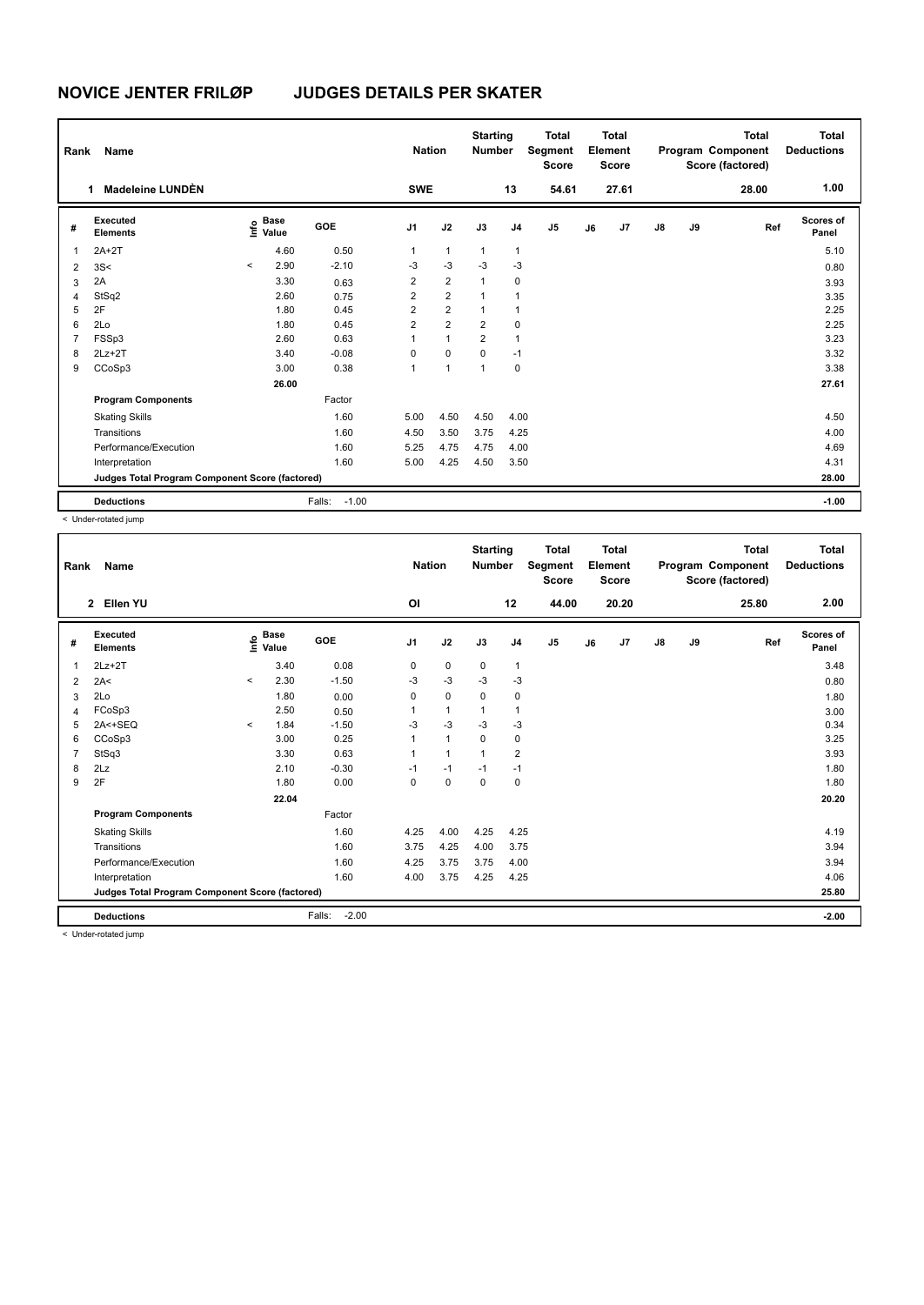| Rank           | Name                                            | <b>Nation</b> |                      | <b>Starting</b><br><b>Number</b> |            | <b>Total</b><br>Segment<br><b>Score</b> |              | <b>Total</b><br>Element<br><b>Score</b> |                |    | <b>Total</b><br>Program Component<br>Score (factored) | Total<br><b>Deductions</b> |    |       |                           |
|----------------|-------------------------------------------------|---------------|----------------------|----------------------------------|------------|-----------------------------------------|--------------|-----------------------------------------|----------------|----|-------------------------------------------------------|----------------------------|----|-------|---------------------------|
|                | <b>Sofia STRAND</b><br>3                        |               |                      |                                  | <b>SWE</b> |                                         |              | 11                                      | 42.77          |    | 20.56                                                 |                            |    | 22.21 | 0.00                      |
| #              | Executed<br><b>Elements</b>                     | lnfo          | <b>Base</b><br>Value | GOE                              | J1         | J2                                      | J3           | J <sub>4</sub>                          | J <sub>5</sub> | J6 | J7                                                    | $\mathsf{J}8$              | J9 | Ref   | <b>Scores of</b><br>Panel |
| 1              | 2F                                              |               | 1.80                 | $-0.08$                          | 0          | $-1$                                    | $\mathbf 0$  | 0                                       |                |    |                                                       |                            |    |       | 1.72                      |
| $\overline{2}$ | 2Lz                                             | e             | 2.10                 | $-0.30$                          | $-1$       | $-1$                                    | $-1$         | $-1$                                    |                |    |                                                       |                            |    |       | 1.80                      |
| 3              | CCoSp3                                          |               | 3.00                 | 0.50                             | 1          | $\pmb{0}$                               | $\mathbf{1}$ | $\overline{\mathbf{c}}$                 |                |    |                                                       |                            |    |       | 3.50                      |
| 4              | $2F+2T$                                         |               | 3.10                 | $-0.53$                          | $-2$       | $-2$                                    | $-2$         | $-1$                                    |                |    |                                                       |                            |    |       | 2.57                      |
| 5              | StSq1                                           |               | 1.80                 | $-0.08$                          | 0          | 0                                       | $-1$         | $\mathbf 0$                             |                |    |                                                       |                            |    |       | 1.72                      |
| 6              | 1A                                              |               | 1.10                 | 0.05                             | 1          | $-1$                                    | $\Omega$     | 1                                       |                |    |                                                       |                            |    |       | 1.15                      |
| $\overline{7}$ | $2Lo+2T$                                        |               | 3.10                 | 0.00                             | 0          | 0                                       | 0            | 0                                       |                |    |                                                       |                            |    |       | 3.10                      |
| 8              | 2Lo                                             |               | 1.80                 | 0.15                             | 1          | 0                                       | 0            | 1                                       |                |    |                                                       |                            |    |       | 1.95                      |
| 9              | FCCoSp3                                         |               | 3.00                 | 0.05                             | $-1$       | 0                                       | $\mathbf{1}$ | 0                                       |                |    |                                                       |                            |    |       | 3.05                      |
|                |                                                 |               | 20.80                |                                  |            |                                         |              |                                         |                |    |                                                       |                            |    |       | 20.56                     |
|                | <b>Program Components</b>                       |               |                      | Factor                           |            |                                         |              |                                         |                |    |                                                       |                            |    |       |                           |
|                | <b>Skating Skills</b>                           |               |                      | 1.60                             | 4.00       | 3.50                                    | 4.00         | 3.75                                    |                |    |                                                       |                            |    |       | 3.81                      |
|                | Transitions                                     |               |                      | 1.60                             | 3.25       | 2.75                                    | 3.50         | 3.25                                    |                |    |                                                       |                            |    |       | 3.19                      |
|                | Performance/Execution                           |               |                      | 1.60                             | 3.75       | 3.50                                    | 3.75         | 3.50                                    |                |    |                                                       |                            |    |       | 3.63                      |
|                | Interpretation                                  |               |                      | 1.60                             | 3.25       | 2.50                                    | 3.50         | 3.75                                    |                |    |                                                       |                            |    |       | 3.25                      |
|                | Judges Total Program Component Score (factored) |               |                      |                                  |            |                                         |              |                                         |                |    |                                                       |                            |    |       | 22.21                     |
|                | <b>Deductions</b>                               |               |                      |                                  |            |                                         |              |                                         |                |    |                                                       |                            |    |       | 0.00                      |

e Jump take off with wrong edge

| Rank | Name                                            |         | <b>Nation</b>        |                   | <b>Starting</b><br><b>Number</b> |              | <b>Total</b><br>Segment<br><b>Score</b> |                | <b>Total</b><br>Element<br><b>Score</b> |    |       | <b>Total</b><br>Program Component<br>Score (factored) | Total<br><b>Deductions</b> |       |                    |
|------|-------------------------------------------------|---------|----------------------|-------------------|----------------------------------|--------------|-----------------------------------------|----------------|-----------------------------------------|----|-------|-------------------------------------------------------|----------------------------|-------|--------------------|
|      | 4 Andrea LAE                                    |         |                      |                   | <b>OSK</b>                       |              |                                         | 6              | 41.75                                   |    | 20.35 |                                                       |                            | 22.40 | 1.00               |
| #    | Executed<br><b>Elements</b>                     | e       | <b>Base</b><br>Value | <b>GOE</b>        | J <sub>1</sub>                   | J2           | J3                                      | J <sub>4</sub> | J5                                      | J6 | J7    | $\mathsf{J}8$                                         | J9                         | Ref   | Scores of<br>Panel |
| 1    | $2Lz+2T<$                                       | $\,<\,$ | 3.00                 | $-0.53$           | $-1$                             | $-3$         | $-2$                                    | $-1$           |                                         |    |       |                                                       |                            |       | 2.47               |
| 2    | 2A<                                             | $\prec$ | 2.30                 | $-1.50$           | $-3$                             | $-3$         | $-3$                                    | $-3$           |                                         |    |       |                                                       |                            |       | 0.80               |
| 3    | CCoSp3                                          |         | 3.00                 | 0.50              |                                  | $\mathbf{1}$ | 1                                       | $\mathbf{1}$   |                                         |    |       |                                                       |                            |       | 3.50               |
| 4    | $2Lz+2T$                                        |         | 3.40                 | 0.08              | $\Omega$                         | 0            | 0                                       | $\mathbf{1}$   |                                         |    |       |                                                       |                            |       | 3.48               |
| 5    | 2F                                              |         | 1.80                 | $-0.08$           | 0                                | $-1$         | $\mathbf 0$                             | 0              |                                         |    |       |                                                       |                            |       | 1.72               |
| 6    | 2Lo                                             |         | 1.80                 | 0.08              |                                  | $\mathbf 0$  | $\Omega$                                | 0              |                                         |    |       |                                                       |                            |       | 1.88               |
|      | 2Lo                                             |         | 1.80                 | $-0.23$           |                                  | $-2$         | $-1$                                    | $-1$           |                                         |    |       |                                                       |                            |       | 1.57               |
| 8    | FCSp2                                           |         | 2.30                 | $-0.15$           | $-1$                             | $-1$         | 0                                       | 0              |                                         |    |       |                                                       |                            |       | 2.15               |
| 9    | StSq2                                           |         | 2.60                 | 0.18              | $\Omega$                         | $\mathbf{1}$ | $-1$                                    | $\mathbf{1}$   |                                         |    |       |                                                       |                            |       | 2.78               |
|      |                                                 |         | 22.00                |                   |                                  |              |                                         |                |                                         |    |       |                                                       |                            |       | 20.35              |
|      | <b>Program Components</b>                       |         |                      | Factor            |                                  |              |                                         |                |                                         |    |       |                                                       |                            |       |                    |
|      | <b>Skating Skills</b>                           |         |                      | 1.60              | 4.00                             | 4.00         | 3.75                                    | 3.50           |                                         |    |       |                                                       |                            |       | 3.81               |
|      | Transitions                                     |         |                      | 1.60              | 3.50                             | 3.75         | 3.50                                    | 3.00           |                                         |    |       |                                                       |                            |       | 3.44               |
|      | Performance/Execution                           |         |                      | 1.60              | 3.50                             | 3.50         | 3.00                                    | 3.25           |                                         |    |       |                                                       |                            |       | 3.31               |
|      | Interpretation                                  |         |                      | 1.60              | 3.75                             | 3.25         | 3.25                                    | 3.50           |                                         |    |       |                                                       |                            |       | 3.44               |
|      | Judges Total Program Component Score (factored) |         |                      |                   |                                  |              |                                         |                |                                         |    |       |                                                       |                            |       | 22.40              |
|      | <b>Deductions</b>                               |         |                      | Falls:<br>$-1.00$ |                                  |              |                                         |                |                                         |    |       |                                                       |                            |       | $-1.00$            |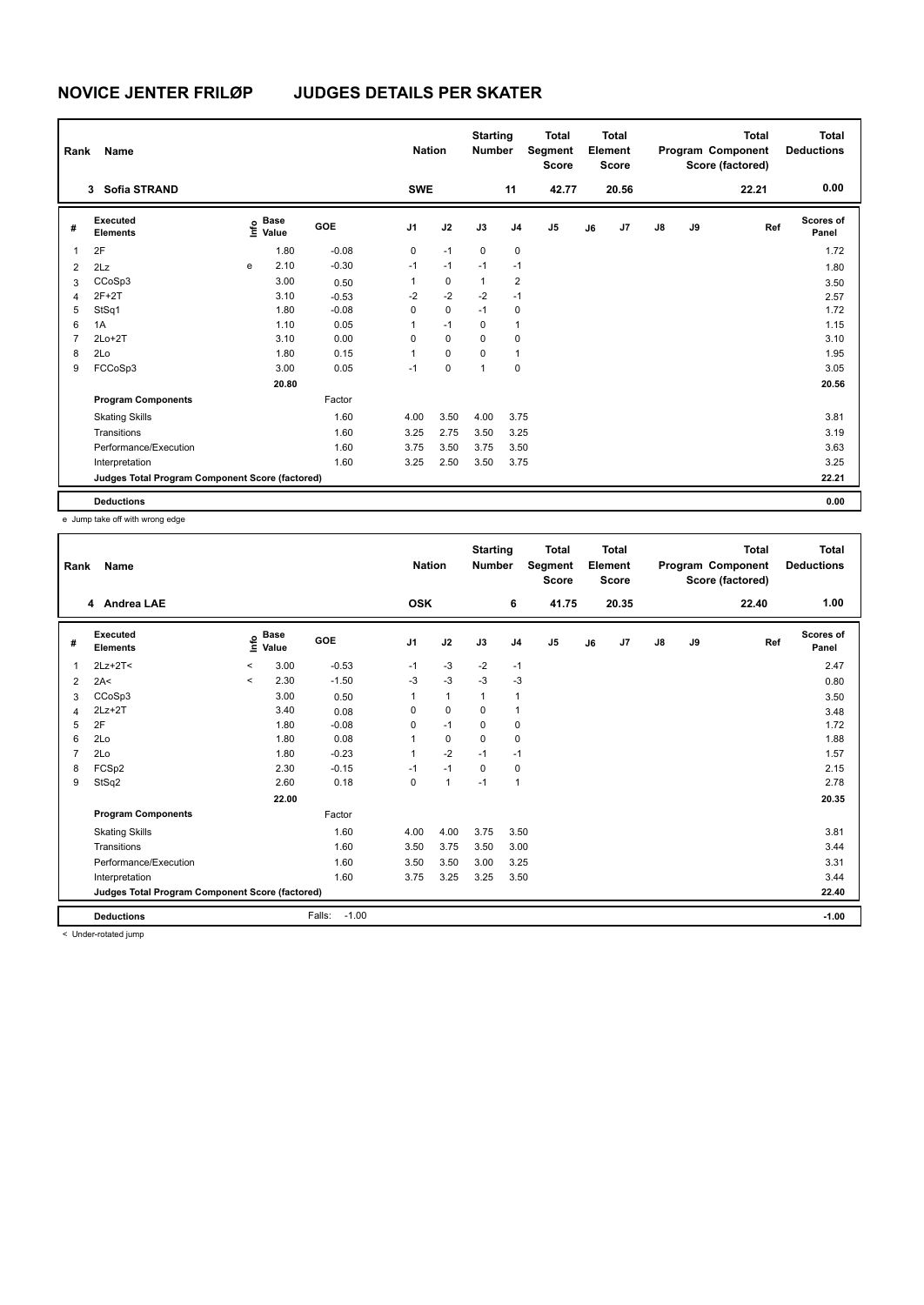| Rank           | Name                                            |                            |            | <b>Nation</b> |              | <b>Starting</b><br><b>Number</b> |                | <b>Total</b><br>Segment<br>Score        |    | <b>Total</b><br>Element<br>Score |    |    | <b>Total</b><br>Program Component<br>Score (factored) | <b>Total</b><br><b>Deductions</b> |
|----------------|-------------------------------------------------|----------------------------|------------|---------------|--------------|----------------------------------|----------------|-----------------------------------------|----|----------------------------------|----|----|-------------------------------------------------------|-----------------------------------|
|                | 5 Sara STØRKSEN GRØVAN                          |                            |            | <b>OSK</b>    |              |                                  | 9              | 40.38                                   |    | 20.78                            |    |    | 20.60                                                 | 1.00                              |
| #              | Executed<br><b>Elements</b>                     | e Base<br>E Value          | <b>GOE</b> | J1            | J2           | J3                               | J <sub>4</sub> | J5                                      | J6 | J7                               | J8 | J9 | Ref                                                   | <b>Scores of</b><br>Panel         |
| 1              | 2Lo+2Lo                                         | 3.60                       | $-0.30$    | $-1$          | $-1$         | $-1$                             | $-1$           |                                         |    |                                  |    |    |                                                       | 3.30                              |
| $\overline{2}$ | $2F+2T$                                         | 3.10                       | $-0.15$    | $\mathbf 0$   | $-1$         | $\mathbf 0$                      | $-1$           |                                         |    |                                  |    |    |                                                       | 2.95                              |
| 3              | FCSp1                                           | 1.90                       | $-0.30$    | $-2$          | $-1$         | $-1$                             | 0              |                                         |    |                                  |    |    |                                                       | 1.60                              |
| $\overline{4}$ | 2F                                              | 1.80                       | 0.00       | $\mathbf 0$   | $\mathbf 0$  | $\mathbf 0$                      | 0              |                                         |    |                                  |    |    |                                                       | 1.80                              |
| 5              | 1A                                              | 1.10                       | 0.00       | $\Omega$      | 0            | $\mathbf 0$                      | 0              |                                         |    |                                  |    |    |                                                       | 1.10                              |
| 6              | 2Lz                                             | 2.10                       | 0.00       | $\Omega$      | $\Omega$     | $\mathbf 0$                      | $\mathbf 0$    |                                         |    |                                  |    |    |                                                       | 2.10                              |
| $\overline{7}$ | 2Lo                                             | 1.80                       | 0.15       | $\mathbf{1}$  | $\mathbf 0$  | $\mathbf 0$                      | $\mathbf{1}$   |                                         |    |                                  |    |    |                                                       | 1.95                              |
| 8              | StSq2                                           | 2.60                       | 0.00       | $\Omega$      | $\mathbf 0$  | $\mathbf 0$                      | $\mathbf 0$    |                                         |    |                                  |    |    |                                                       | 2.60                              |
| 9              | CCoSp3                                          | 3.00                       | 0.38       | $\mathbf{1}$  | $\mathbf 0$  | $\mathbf{1}$                     | $\mathbf{1}$   |                                         |    |                                  |    |    |                                                       | 3.38                              |
|                |                                                 | 21.00                      |            |               |              |                                  |                |                                         |    |                                  |    |    |                                                       | 20.78                             |
|                | <b>Program Components</b>                       |                            | Factor     |               |              |                                  |                |                                         |    |                                  |    |    |                                                       |                                   |
|                | <b>Skating Skills</b>                           |                            | 1.60       | 3.75          | 3.50         | 3.50                             | 3.50           |                                         |    |                                  |    |    |                                                       | 3.56                              |
|                | Transitions                                     |                            | 1.60       | 3.50          | 3.25         | 3.25                             | 3.00           |                                         |    |                                  |    |    |                                                       | 3.25                              |
|                | Performance/Execution                           |                            | 1.60       | 3.25          | 3.00         | 3.25                             | 2.75           |                                         |    |                                  |    |    |                                                       | 3.06                              |
|                | Interpretation                                  |                            | 1.60       | 3.25          | 3.25         | 3.00                             | 2.50           |                                         |    |                                  |    |    |                                                       | 3.00                              |
|                | Judges Total Program Component Score (factored) |                            |            |               |              |                                  |                |                                         |    |                                  |    |    |                                                       | 20.60                             |
|                | <b>Deductions</b>                               | Time violation:            | $-1.00$    |               |              |                                  |                |                                         |    |                                  |    |    |                                                       | $-1.00$                           |
|                |                                                 |                            |            |               |              |                                  |                |                                         |    |                                  |    |    |                                                       |                                   |
| Rank           | Name                                            |                            |            | <b>Nation</b> |              | <b>Starting</b><br><b>Number</b> |                | <b>Total</b><br>Segment<br><b>Score</b> |    | <b>Total</b><br>Element<br>Score |    |    | <b>Total</b><br>Program Component<br>Score (factored) | <b>Total</b><br><b>Deductions</b> |
|                | 6 Ingeborg Børve ANGELSKÅR                      |                            |            | <b>SKK</b>    |              |                                  | 8              | 39.46                                   |    | 19.55                            |    |    | 19.91                                                 | 0.00                              |
| #              | <b>Executed</b><br><b>Elements</b>              | <b>Base</b><br>۴ů<br>Value | GOE        | J1            | J2           | J3                               | J4             | J5                                      | J6 | J7                               | J8 | J9 | Ref                                                   | <b>Scores of</b><br>Panel         |
| 1              | 1A                                              | 1.10                       | 0.05       | 0             | $\pmb{0}$    | 0                                | 1              |                                         |    |                                  |    |    |                                                       | 1.15                              |
| $\overline{2}$ | 2Lz                                             | 2.10<br>e                  | $-0.53$    | $-2$          | $-1$         | $-2$                             | $-2$           |                                         |    |                                  |    |    |                                                       | 1.57                              |
| 3              | 2Lo+2Lo                                         | 3.60                       | 0.00       | $\Omega$      | $\Omega$     | $\mathbf{0}$                     | $\mathbf 0$    |                                         |    |                                  |    |    |                                                       | 3.60                              |
| $\overline{4}$ | $2F+2Lo$                                        | 3.60                       | $-0.30$    | $-1$          | $-1$         | $-1$                             | $-1$           |                                         |    |                                  |    |    |                                                       | 3.30                              |
| 5              | FCCoSp3                                         | 3.00                       | 0.13       | $\mathbf 0$   | $\pmb{0}$    | $\mathbf{1}$                     | $\mathsf 0$    |                                         |    |                                  |    |    |                                                       | 3.13                              |
| 6              | 2F                                              | 1.80<br>e                  | $-0.68$    | -3            | $-2$         | $-2$                             | $-2$           |                                         |    |                                  |    |    |                                                       | 1.12                              |
| $\overline{7}$ | StSq1                                           | 1.80                       | $-0.15$    | $-1$          | $-1$         | $\mathbf 0$                      | $\mathsf 0$    |                                         |    |                                  |    |    |                                                       | 1.65                              |
| 8              | 2S                                              | 1.30                       | 0.10       | $\mathbf 0$   | $\mathbf{1}$ | $\mathbf 0$                      | 1              |                                         |    |                                  |    |    |                                                       | 1.40                              |
| 9              | CCoSp2                                          | 2.50                       | 0.13       | $\Omega$      | $\mathbf 0$  | $\mathbf{1}$                     | 0              |                                         |    |                                  |    |    |                                                       | 2.63                              |
|                |                                                 | 20.80                      |            |               |              |                                  |                |                                         |    |                                  |    |    |                                                       | 19.55                             |

Skating Skills 3.50 3.00 3.25 3.25 1.60 3.25

Transitions 1.60 3.25 3.00 3.00 3.25 3.13 Performance/Execution 1.60 2.75 2.75 3.25 3.25 3.00

**Judges Total Program Component Score (factored) 19.91**

Factor

Interpretation 1.60 2.50 2.75 3.50 3.50

**Deductions 0.00**

e Jump take off with wrong edge

**Program Components**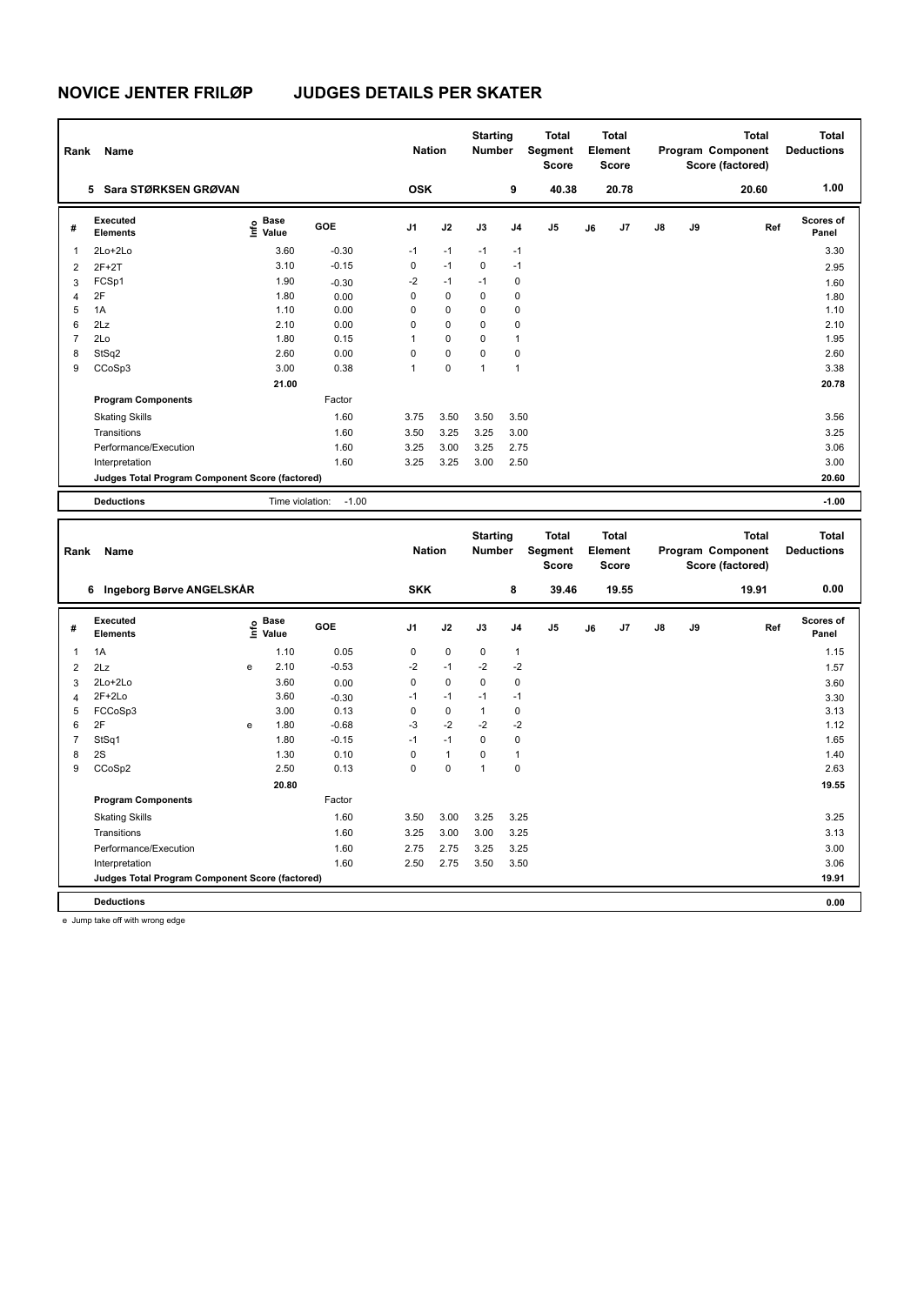| Rank           | Name                                            | <b>Nation</b> |                      | <b>Starting</b><br><b>Number</b> |                | <b>Total</b><br>Segment<br><b>Score</b> |             | <b>Total</b><br>Element<br><b>Score</b> |       |    | <b>Total</b><br>Program Component<br>Score (factored) | <b>Total</b><br><b>Deductions</b> |    |       |                    |
|----------------|-------------------------------------------------|---------------|----------------------|----------------------------------|----------------|-----------------------------------------|-------------|-----------------------------------------|-------|----|-------------------------------------------------------|-----------------------------------|----|-------|--------------------|
|                | <b>Ida BERTHELSEN</b><br>$\overline{7}$         |               |                      |                                  | O <sub>l</sub> |                                         |             | $\overline{7}$                          | 38.87 |    | 17.65                                                 |                                   |    | 21.22 | 0.00               |
| #              | Executed<br><b>Elements</b>                     | ۴             | <b>Base</b><br>Value | GOE                              | J <sub>1</sub> | J2                                      | J3          | J <sub>4</sub>                          | J5    | J6 | J7                                                    | $\mathsf{J}8$                     | J9 | Ref   | Scores of<br>Panel |
| $\overline{1}$ | 2F<                                             | $\,<$         | 1.30                 | $-0.45$                          | $-1$           | $-1$                                    | $-2$        | $-2$                                    |       |    |                                                       |                                   |    |       | 0.85               |
| $\overline{2}$ | $2T+2Lo<$                                       | $\prec$       | 2.60                 | $-0.45$                          | $-1$           | $-3$                                    | $-3$        | $-2$                                    |       |    |                                                       |                                   |    |       | 2.15               |
| 3              | FCoSp2                                          |               | 2.00                 | 0.05                             | 0              | $-1$                                    | 0           | 1                                       |       |    |                                                       |                                   |    |       | 2.05               |
| 4              | 1A                                              |               | 1.10                 | 0.00                             | 0              | $\mathbf 0$                             | $\mathbf 0$ | 0                                       |       |    |                                                       |                                   |    |       | 1.10               |
| 5              | StSq2                                           |               | 2.60                 | $-0.03$                          | 0              | $-1$                                    | $-1$        | $\mathbf{1}$                            |       |    |                                                       |                                   |    |       | 2.57               |
| 6              | $2S+2Lo$                                        |               | 3.10                 | $-0.53$                          | $-1$           | $-3$                                    | $-2$        | $-1$                                    |       |    |                                                       |                                   |    |       | 2.57               |
| $\overline{7}$ | CCoSp3                                          |               | 3.00                 | 0.13                             | 1              | $\mathbf 0$                             | $\mathbf 0$ | $\mathbf 0$                             |       |    |                                                       |                                   |    |       | 3.13               |
| 8              | 2Lo                                             |               | 1.80                 | 0.08                             | 1              | 0                                       | 0           | 0                                       |       |    |                                                       |                                   |    |       | 1.88               |
| 9              | 2S                                              |               | 1.30                 | 0.05                             | 1              | 0                                       | $\mathbf 0$ | 0                                       |       |    |                                                       |                                   |    |       | 1.35               |
|                |                                                 |               | 18.80                |                                  |                |                                         |             |                                         |       |    |                                                       |                                   |    |       | 17.65              |
|                | <b>Program Components</b>                       |               |                      | Factor                           |                |                                         |             |                                         |       |    |                                                       |                                   |    |       |                    |
|                | <b>Skating Skills</b>                           |               |                      | 1.60                             | 3.50           | 2.50                                    | 2.75        | 3.25                                    |       |    |                                                       |                                   |    |       | 3.00               |
|                | Transitions                                     |               |                      | 1.60                             | 3.50           | 3.00                                    | 3.00        | 3.00                                    |       |    |                                                       |                                   |    |       | 3.13               |
|                | Performance/Execution                           |               |                      | 1.60                             | 3.50           | 4.00                                    | 3.00        | 3.50                                    |       |    |                                                       |                                   |    |       | 3.50               |
|                | Interpretation                                  |               |                      | 1.60                             | 3.75           | 3.50                                    | 3.50        | 3.75                                    |       |    |                                                       |                                   |    |       | 3.63               |
|                | Judges Total Program Component Score (factored) |               |                      |                                  |                |                                         |             |                                         |       |    |                                                       |                                   |    |       | 21.22              |
|                | <b>Deductions</b>                               |               |                      |                                  |                |                                         |             |                                         |       |    |                                                       |                                   |    |       | 0.00               |

| Rank           | Name                                            |                                           |                   | <b>Nation</b>  |              | <b>Starting</b><br><b>Number</b> |                | <b>Total</b><br>Segment<br><b>Score</b> |    | Total<br>Element<br><b>Score</b> |               |    | <b>Total</b><br>Program Component<br>Score (factored) | <b>Total</b><br><b>Deductions</b> |
|----------------|-------------------------------------------------|-------------------------------------------|-------------------|----------------|--------------|----------------------------------|----------------|-----------------------------------------|----|----------------------------------|---------------|----|-------------------------------------------------------|-----------------------------------|
|                | Rebecka TRANUNG HOLTEBU<br>8                    |                                           |                   | <b>OSK</b>     |              |                                  | 10             | 36.47                                   |    | 17.76                            |               |    | 19.71                                                 | 1.00                              |
| #              | Executed<br><b>Elements</b>                     | $\frac{e}{E}$ Base<br>$\frac{e}{E}$ Value | GOE               | J <sub>1</sub> | J2           | J3                               | J <sub>4</sub> | J <sub>5</sub>                          | J6 | J7                               | $\mathsf{J}8$ | J9 | Ref                                                   | Scores of<br>Panel                |
| 1              | $2T+2T$                                         | 2.60                                      | 0.15              | 0              | $\mathbf{1}$ | 1                                | 1              |                                         |    |                                  |               |    |                                                       | 2.75                              |
| 2              | 1Lz                                             | 0.60                                      | $-0.10$           | $-1$           | $-1$         | $-1$                             | $-1$           |                                         |    |                                  |               |    |                                                       | 0.50                              |
| 3              | 1A                                              | 1.10                                      | 0.10              | 0              | $\mathbf{1}$ | $\Omega$                         | 1              |                                         |    |                                  |               |    |                                                       | 1.20                              |
| 4              | FCCoSp3                                         | 3.00                                      | $-0.03$           | $-1$           | $-1$         | 0                                | $\mathbf{1}$   |                                         |    |                                  |               |    |                                                       | 2.97                              |
| 5              | $2Lo+2T$                                        | 3.10                                      | $-0.68$           | $-2$           | $-3$         | $-2$                             | $-2$           |                                         |    |                                  |               |    |                                                       | 2.42                              |
| 6              | 2F                                              | 1.80                                      | $-0.30$           | $-2$           | $-1$         | $-1$                             | 0              |                                         |    |                                  |               |    |                                                       | 1.50                              |
| $\overline{7}$ | 2Lo                                             | 1.80                                      | $-0.15$           | $-1$           | $-1$         | $\mathbf 0$                      | $\mathbf 0$    |                                         |    |                                  |               |    |                                                       | 1.65                              |
| 8              | CCoSp3                                          | 3.00                                      | $-0.08$           | $-1$           | 0            | $\Omega$                         | 0              |                                         |    |                                  |               |    |                                                       | 2.92                              |
| 9              | StSq1                                           | 1.80                                      | 0.05              | $-1$           | $\mathbf{1}$ | $\Omega$                         | $\mathbf 0$    |                                         |    |                                  |               |    |                                                       | 1.85                              |
|                |                                                 | 18.80                                     |                   |                |              |                                  |                |                                         |    |                                  |               |    |                                                       | 17.76                             |
|                | <b>Program Components</b>                       |                                           | Factor            |                |              |                                  |                |                                         |    |                                  |               |    |                                                       |                                   |
|                | <b>Skating Skills</b>                           |                                           | 1.60              | 3.50           | 3.25         | 3.75                             | 3.50           |                                         |    |                                  |               |    |                                                       | 3.50                              |
|                | Transitions                                     |                                           | 1.60              | 2.75           | 2.75         | 3.00                             | 3.25           |                                         |    |                                  |               |    |                                                       | 2.94                              |
|                | Performance/Execution                           |                                           | 1.60              | 3.00           | 2.75         | 3.25                             | 3.00           |                                         |    |                                  |               |    |                                                       | 3.00                              |
|                | Interpretation                                  |                                           | 1.60              | 2.75           | 2.25         | 3.50                             | 3.00           |                                         |    |                                  |               |    |                                                       | 2.88                              |
|                | Judges Total Program Component Score (factored) |                                           |                   |                |              |                                  |                |                                         |    |                                  |               |    |                                                       | 19.71                             |
|                | <b>Deductions</b>                               |                                           | $-1.00$<br>Falls: |                |              |                                  |                |                                         |    |                                  |               |    |                                                       | $-1.00$                           |
|                |                                                 |                                           |                   |                |              |                                  |                |                                         |    |                                  |               |    |                                                       |                                   |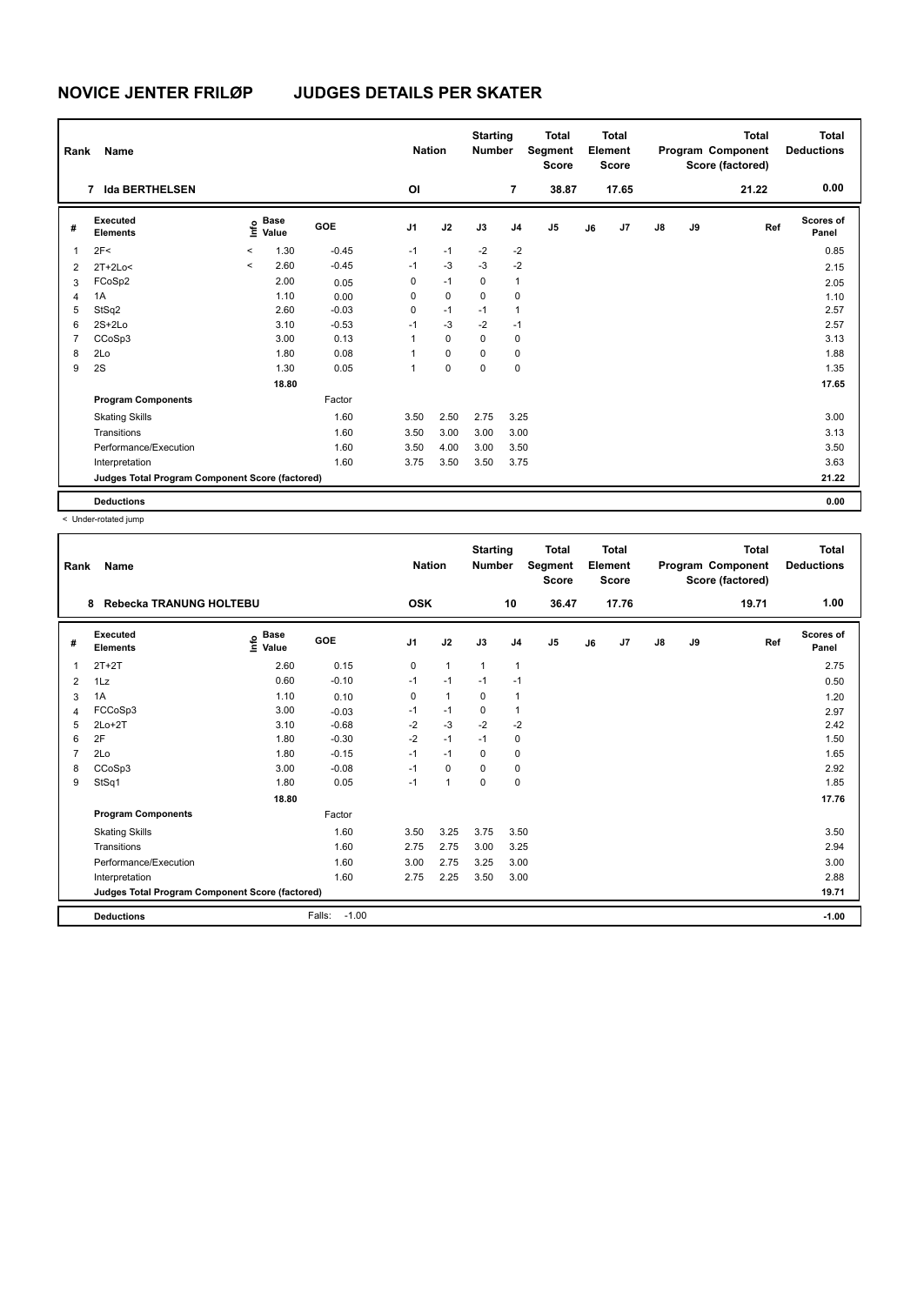| Rank           | Name                                            |                          |                                             |                   | <b>Nation</b> |             | <b>Starting</b><br><b>Number</b> |      | <b>Total</b><br>Segment<br><b>Score</b> |    | Total<br>Element<br><b>Score</b> |               |    | <b>Total</b><br>Program Component<br>Score (factored) | <b>Total</b><br><b>Deductions</b> |
|----------------|-------------------------------------------------|--------------------------|---------------------------------------------|-------------------|---------------|-------------|----------------------------------|------|-----------------------------------------|----|----------------------------------|---------------|----|-------------------------------------------------------|-----------------------------------|
|                | <b>Vanessa GJERDE</b><br>9                      |                          |                                             |                   | LIL           |             |                                  | 4    | 34.56                                   |    | 15.64                            |               |    | 19.92                                                 | 1.00                              |
| #              | Executed<br><b>Elements</b>                     |                          | <b>Base</b><br>e <sup>Base</sup><br>⊆ Value | GOE               | J1            | J2          | J3                               | J4   | J <sub>5</sub>                          | J6 | J7                               | $\mathsf{J}8$ | J9 | Ref                                                   | Scores of<br>Panel                |
| 1              | 2Lo<+2Lo<                                       | $\overline{\phantom{a}}$ | 2.60                                        | $-0.90$           | $-3$          | $-3$        | $-3$                             | $-3$ |                                         |    |                                  |               |    |                                                       | 1.70                              |
| 2              | $2F<+2T<$                                       | $\,<\,$                  | 2.20                                        | $-0.75$           | $-3$          | $-2$        | $-2$                             | $-3$ |                                         |    |                                  |               |    |                                                       | 1.45                              |
| 3              | 2Lo                                             |                          | 1.80                                        | $-0.08$           | 0             | 0           | 0                                | $-1$ |                                         |    |                                  |               |    |                                                       | 1.72                              |
| 4              | FCCoSpB                                         |                          | 1.70                                        | $-0.68$           | $-2$          | $-3$        | $-2$                             | $-2$ |                                         |    |                                  |               |    |                                                       | 1.02                              |
| 5              | StSq2                                           |                          | 2.60                                        | 0.13              | 0             | 0           | 0                                | 1    |                                         |    |                                  |               |    |                                                       | 2.73                              |
| 6              | 2F                                              |                          | 1.80                                        | $-0.23$           | 0             | $-1$        | $-1$                             | $-1$ |                                         |    |                                  |               |    |                                                       | 1.57                              |
| $\overline{7}$ | 2S                                              |                          | 1.30                                        | $-0.05$           | $-1$          | $\mathbf 0$ | 0                                | 0    |                                         |    |                                  |               |    |                                                       | 1.25                              |
| 8              | 1A                                              |                          | 1.10                                        | 0.10              | 1             | 0           | 0                                | 1    |                                         |    |                                  |               |    |                                                       | 1.20                              |
| 9              | CCoSp3                                          |                          | 3.00                                        | 0.00              | 0             | 0           | 0                                | 0    |                                         |    |                                  |               |    |                                                       | 3.00                              |
|                |                                                 |                          | 18.10                                       |                   |               |             |                                  |      |                                         |    |                                  |               |    |                                                       | 15.64                             |
|                | <b>Program Components</b>                       |                          |                                             | Factor            |               |             |                                  |      |                                         |    |                                  |               |    |                                                       |                                   |
|                | <b>Skating Skills</b>                           |                          |                                             | 1.60              | 3.25          | 2.50        | 3.25                             | 3.00 |                                         |    |                                  |               |    |                                                       | 3.00                              |
|                | Transitions                                     |                          |                                             | 1.60              | 2.75          | 2.75        | 2.75                             | 3.25 |                                         |    |                                  |               |    |                                                       | 2.88                              |
|                | Performance/Execution                           |                          |                                             | 1.60              | 3.50          | 2.75        | 3.00                             | 3.50 |                                         |    |                                  |               |    |                                                       | 3.19                              |
|                | Interpretation                                  |                          |                                             | 1.60              | 3.50          | 3.25        | 3.25                             | 3.50 |                                         |    |                                  |               |    |                                                       | 3.38                              |
|                | Judges Total Program Component Score (factored) |                          |                                             |                   |               |             |                                  |      |                                         |    |                                  |               |    |                                                       | 19.92                             |
|                | <b>Deductions</b>                               |                          |                                             | $-1.00$<br>Falls: |               |             |                                  |      |                                         |    |                                  |               |    |                                                       | $-1.00$                           |

< Under-rotated jump

| Rank | Name                                            |                              |                   | <b>Nation</b>  |             | <b>Starting</b><br><b>Number</b> |                | <b>Total</b><br>Segment<br><b>Score</b> |    | <b>Total</b><br>Element<br><b>Score</b> |               |    | <b>Total</b><br>Program Component<br>Score (factored) | <b>Total</b><br><b>Deductions</b> |
|------|-------------------------------------------------|------------------------------|-------------------|----------------|-------------|----------------------------------|----------------|-----------------------------------------|----|-----------------------------------------|---------------|----|-------------------------------------------------------|-----------------------------------|
| 10   | <b>Nina JOAKIMSEN</b>                           |                              |                   | O <sub>l</sub> |             |                                  | 3              | 33.31                                   |    | 16.00                                   |               |    | 18.31                                                 | 1.00                              |
| #    | Executed<br><b>Elements</b>                     | <b>Base</b><br>١nfo<br>Value | <b>GOE</b>        | J <sub>1</sub> | J2          | J3                               | J <sub>4</sub> | J5                                      | J6 | J7                                      | $\mathsf{J}8$ | J9 | Ref                                                   | <b>Scores of</b><br>Panel         |
| 1    | 2A<<                                            | 1.10<br><<                   | $-0.60$           | $-3$           | $-3$        | $-3$                             | $-3$           |                                         |    |                                         |               |    |                                                       | 0.50                              |
| 2    | 2F                                              | 1.80                         | $-0.38$           | $-1$           | $-2$        | $-1$                             | $-1$           |                                         |    |                                         |               |    |                                                       | 1.42                              |
| 3    | StSq1                                           | 1.80                         | $-0.08$           | 0              | $\mathbf 0$ | $-1$                             | 0              |                                         |    |                                         |               |    |                                                       | 1.72                              |
| 4    | FCCoSp2                                         | 2.50                         | $-0.15$           | $-1$           | $-1$        | 0                                | $\mathbf 0$    |                                         |    |                                         |               |    |                                                       | 2.35                              |
| 5    | $2Lz + 2T$                                      | 3.40                         | $-0.15$           | 0              | $-1$        | $-1$                             | 0              |                                         |    |                                         |               |    |                                                       | 3.25                              |
| 6    | 2Lo                                             | 1.80                         | $-0.08$           | 0              | $-1$        | $\Omega$                         | 0              |                                         |    |                                         |               |    |                                                       | 1.72                              |
| 7    | CCoSp1                                          | 2.00                         | $-0.38$           | $-1$           | $-2$        | $-1$                             | $-1$           |                                         |    |                                         |               |    |                                                       | 1.62                              |
| 8    | 2F                                              | 1.80                         | $-0.38$           | $-1$           | $-1$        | $-1$                             | $-2$           |                                         |    |                                         |               |    |                                                       | 1.42                              |
| 9    | 2Lo+1Lo                                         | 2.30                         | $-0.30$           | $-2$           | $-1$        | $-1$                             | 0              |                                         |    |                                         |               |    |                                                       | 2.00                              |
|      |                                                 | 18.50                        |                   |                |             |                                  |                |                                         |    |                                         |               |    |                                                       | 16.00                             |
|      | <b>Program Components</b>                       |                              | Factor            |                |             |                                  |                |                                         |    |                                         |               |    |                                                       |                                   |
|      | <b>Skating Skills</b>                           |                              | 1.60              | 3.00           | 2.25        | 2.50                             | 3.00           |                                         |    |                                         |               |    |                                                       | 2.69                              |
|      | Transitions                                     |                              | 1.60              | 3.25           | 2.75        | 2.50                             | 2.75           |                                         |    |                                         |               |    |                                                       | 2.81                              |
|      | Performance/Execution                           |                              | 1.60              | 3.25           | 2.75        | 2.50                             | 3.00           |                                         |    |                                         |               |    |                                                       | 2.88                              |
|      | Interpretation                                  |                              | 1.60              | 3.50           | 2.25        | 3.25                             | 3.25           |                                         |    |                                         |               |    |                                                       | 3.06                              |
|      | Judges Total Program Component Score (factored) |                              |                   |                |             |                                  |                |                                         |    |                                         |               |    |                                                       | 18.31                             |
|      | <b>Deductions</b>                               |                              | $-1.00$<br>Falls: |                |             |                                  |                |                                         |    |                                         |               |    |                                                       | $-1.00$                           |
|      | <b>22 Doumanaded issues</b>                     |                              |                   |                |             |                                  |                |                                         |    |                                         |               |    |                                                       |                                   |

<< Downgraded jump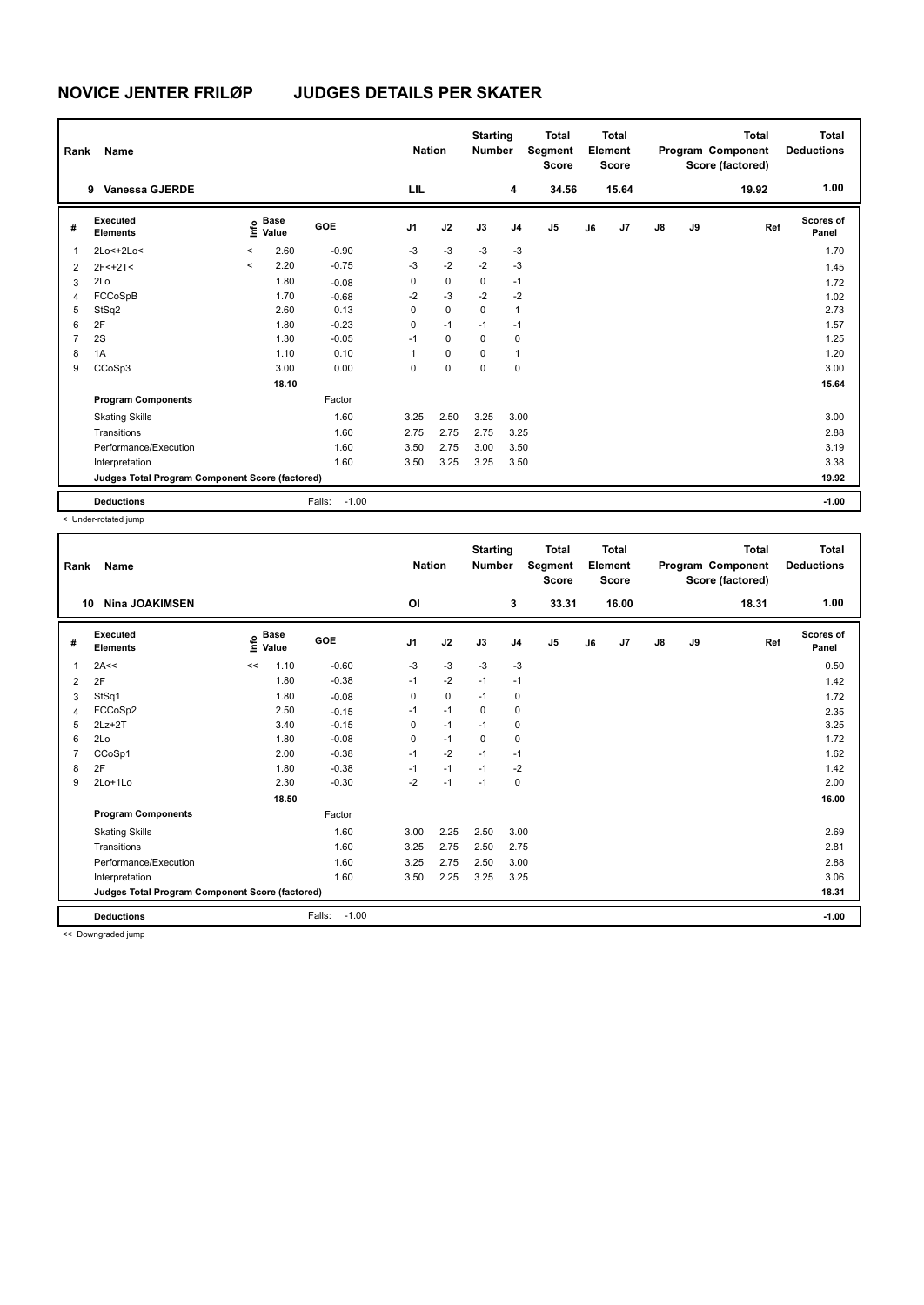| Rank           | Name                                            |           | <b>Nation</b>                               |                   | <b>Starting</b><br><b>Number</b> |             | <b>Total</b><br>Segment<br><b>Score</b> |                | <b>Total</b><br>Element<br><b>Score</b> |    |       | <b>Total</b><br>Program Component<br>Score (factored) | Total<br><b>Deductions</b> |       |                    |
|----------------|-------------------------------------------------|-----------|---------------------------------------------|-------------------|----------------------------------|-------------|-----------------------------------------|----------------|-----------------------------------------|----|-------|-------------------------------------------------------|----------------------------|-------|--------------------|
| 11             | Silja Anna SKULSTAD URANG                       |           |                                             |                   | <b>BKK</b>                       |             |                                         | $\overline{2}$ | 31.26                                   |    | 15.66 |                                                       |                            | 16.60 | 1.00               |
| #              | <b>Executed</b><br><b>Elements</b>              |           | <b>Base</b><br>e <sup>Base</sup><br>⊆ Value | GOE               | J1                               | J2          | J3                                      | J <sub>4</sub> | J <sub>5</sub>                          | J6 | J7    | $\mathsf{J}8$                                         | J9                         | Ref   | Scores of<br>Panel |
| 1              | $2Lz+2T$                                        |           | 3.40                                        | $-0.30$           | $-2$                             | $\mathbf 0$ | $-1$                                    | $-1$           |                                         |    |       |                                                       |                            |       | 3.10               |
| 2              | 1A                                              |           | 1.10                                        | 0.00              | 0                                | $\mathbf 0$ | 0                                       | 0              |                                         |    |       |                                                       |                            |       | 1.10               |
| 3              | 2Lz                                             | e         | 2.10                                        | $-0.68$           | $-2$                             | $-2$        | $-2$                                    | $-3$           |                                         |    |       |                                                       |                            |       | 1.42               |
| 4              | FSSp2                                           |           | 2.30                                        | $-0.15$           | $-1$                             | $-1$        | 0                                       | $\mathbf 0$    |                                         |    |       |                                                       |                            |       | 2.15               |
| 5              | 2F<                                             | $\prec$   | 1.30                                        | $-0.90$           | $-3$                             | $-3$        | $-3$                                    | $-3$           |                                         |    |       |                                                       |                            |       | 0.40               |
| 6              | $2Lo+2T<$                                       | $\hat{~}$ | 2.70                                        | $-0.68$           | $-2$                             | $-3$        | $-2$                                    | $-2$           |                                         |    |       |                                                       |                            |       | 2.02               |
| $\overline{7}$ | 2F                                              |           | 1.80                                        | $-0.83$           | $-2$                             | $-3$        | $-3$                                    | $-3$           |                                         |    |       |                                                       |                            |       | 0.97               |
| 8              | StSq1                                           |           | 1.80                                        | $-0.30$           | $-1$                             | $-1$        | $-1$                                    | $-1$           |                                         |    |       |                                                       |                            |       | 1.50               |
| 9              | CCoSp3                                          |           | 3.00                                        | 0.00              | $\Omega$                         | 0           | 0                                       | 0              |                                         |    |       |                                                       |                            |       | 3.00               |
|                |                                                 |           | 19.50                                       |                   |                                  |             |                                         |                |                                         |    |       |                                                       |                            |       | 15.66              |
|                | <b>Program Components</b>                       |           |                                             | Factor            |                                  |             |                                         |                |                                         |    |       |                                                       |                            |       |                    |
|                | <b>Skating Skills</b>                           |           |                                             | 1.60              | 3.25                             | 2.25        | 3.00                                    | 2.50           |                                         |    |       |                                                       |                            |       | 2.75               |
|                | Transitions                                     |           |                                             | 1.60              | 2.75                             | 2.50        | 2.75                                    | 2.00           |                                         |    |       |                                                       |                            |       | 2.50               |
|                | Performance/Execution                           |           |                                             | 1.60              | 2.50                             | 2.25        | 2.75                                    | 2.75           |                                         |    |       |                                                       |                            |       | 2.56               |
|                | Interpretation                                  |           |                                             | 1.60              | 2.75                             | 1.75        | 3.25                                    | 2.50           |                                         |    |       |                                                       |                            |       | 2.56               |
|                | Judges Total Program Component Score (factored) |           |                                             |                   |                                  |             |                                         |                |                                         |    |       |                                                       |                            |       | 16.60              |
|                | <b>Deductions</b>                               |           |                                             | $-1.00$<br>Falls: |                                  |             |                                         |                |                                         |    |       |                                                       |                            |       | $-1.00$            |

< Under-rotated jump e Jump take off with wrong edge

| Rank | Name                                            |         |                      |                   | <b>Nation</b>  |                          | <b>Starting</b><br><b>Number</b> |                          | <b>Total</b><br>Segment<br><b>Score</b> |    | Total<br>Element<br><b>Score</b> |    |    | <b>Total</b><br>Program Component<br>Score (factored) | Total<br><b>Deductions</b> |
|------|-------------------------------------------------|---------|----------------------|-------------------|----------------|--------------------------|----------------------------------|--------------------------|-----------------------------------------|----|----------------------------------|----|----|-------------------------------------------------------|----------------------------|
| 12   | Mathilde Austdahl SANDØY                        |         |                      |                   | O <sub>l</sub> |                          |                                  | 5                        | 30.74                                   |    | 14.74                            |    |    | 19.00                                                 | 3.00                       |
| #    | Executed<br><b>Elements</b>                     | ١nfo    | <b>Base</b><br>Value | GOE               | J <sub>1</sub> | J2                       | J3                               | J <sub>4</sub>           | J5                                      | J6 | J7                               | J8 | J9 | Ref                                                   | <b>Scores of</b><br>Panel  |
| 1    | Α                                               |         | 0.00                 | 0.00              |                | $\overline{\phantom{a}}$ | $\overline{\phantom{a}}$         | $\overline{\phantom{a}}$ |                                         |    |                                  |    |    |                                                       | 0.00                       |
| 2    | 2Lo                                             |         | 1.80                 | $-0.90$           | -3             | $-3$                     | $-3$                             | $-3$                     |                                         |    |                                  |    |    |                                                       | 0.90                       |
| 3    | FCoSp2                                          |         | 2.00                 | $-0.03$           | 0              | $-1$                     | $-1$                             | $\mathbf{1}$             |                                         |    |                                  |    |    |                                                       | 1.97                       |
| 4    | $2F+2Lo$                                        |         | 3.60                 | $-0.23$           | $-1$           | $-1$                     | $-1$                             | 0                        |                                         |    |                                  |    |    |                                                       | 3.37                       |
| 5    | 2Lz                                             | $\prec$ | 1.50                 | $-0.90$           | $-3$           | $-3$                     | $-3$                             | $-3$                     |                                         |    |                                  |    |    |                                                       | 0.60                       |
| 6    | $2Lo+2Lo$                                       |         | 3.60                 | $-0.90$           | $-3$           | $-3$                     | $-3$                             | $-3$                     |                                         |    |                                  |    |    |                                                       | 2.70                       |
|      | CCoSpB                                          |         | 1.70                 | $-0.15$           | $-1$           | 0                        | $\Omega$                         | $-1$                     |                                         |    |                                  |    |    |                                                       | 1.55                       |
| 8    | 2F                                              |         | 1.80                 | $-0.08$           | 0              | $-1$                     | 0                                | 0                        |                                         |    |                                  |    |    |                                                       | 1.72                       |
| 9    | StSq1                                           |         | 1.80                 | 0.13              | $\Omega$       | $\Omega$                 | $\Omega$                         | $\mathbf{1}$             |                                         |    |                                  |    |    |                                                       | 1.93                       |
|      |                                                 |         | 17.80                |                   |                |                          |                                  |                          |                                         |    |                                  |    |    |                                                       | 14.74                      |
|      | <b>Program Components</b>                       |         |                      | Factor            |                |                          |                                  |                          |                                         |    |                                  |    |    |                                                       |                            |
|      | <b>Skating Skills</b>                           |         |                      | 1.60              | 3.25           | 3.00                     | 3.50                             | 3.25                     |                                         |    |                                  |    |    |                                                       | 3.25                       |
|      | Transitions                                     |         |                      | 1.60              | 2.75           | 3.25                     | 3.25                             | 3.00                     |                                         |    |                                  |    |    |                                                       | 3.06                       |
|      | Performance/Execution                           |         |                      | 1.60              | 2.50           | 2.25                     | 2.50                             | 2.75                     |                                         |    |                                  |    |    |                                                       | 2.50                       |
|      | Interpretation                                  |         |                      | 1.60              | 3.00           | 3.00                     | 3.00                             | 3.25                     |                                         |    |                                  |    |    |                                                       | 3.06                       |
|      | Judges Total Program Component Score (factored) |         |                      |                   |                |                          |                                  |                          |                                         |    |                                  |    |    |                                                       | 19.00                      |
|      | <b>Deductions</b>                               |         |                      | Falls:<br>$-3.00$ |                |                          |                                  |                          |                                         |    |                                  |    |    |                                                       | $-3.00$                    |
|      | .                                               |         |                      |                   |                |                          |                                  |                          |                                         |    |                                  |    |    |                                                       |                            |